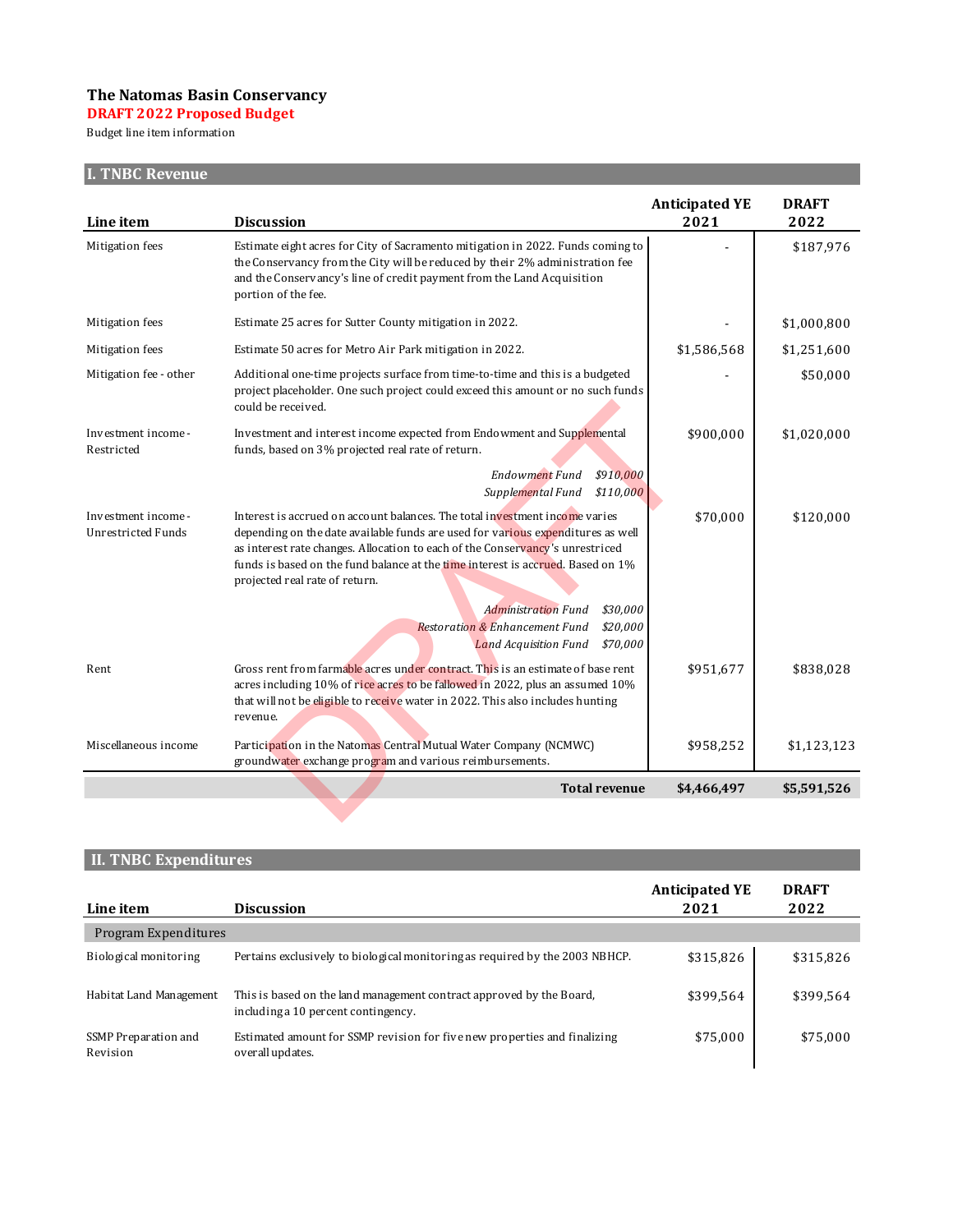## **The Natomas Basin Conservancy**

#### **2022 Proposed DRAFT 2022 Proposed Budget**

line item Budget line item information

# **II. TNBC Expenditures (cont.)**

| Line item                               | <b>Discussion</b>                                                                                                                                                                                                                                                                                                                                                                                                                                                                                                                                                                                                                                                                                                                                                                                                                                                                                                                                                                                                                                                                | <b>Anticipated YE</b><br>2021 | <b>DRAFT</b><br>2022 |
|-----------------------------------------|----------------------------------------------------------------------------------------------------------------------------------------------------------------------------------------------------------------------------------------------------------------------------------------------------------------------------------------------------------------------------------------------------------------------------------------------------------------------------------------------------------------------------------------------------------------------------------------------------------------------------------------------------------------------------------------------------------------------------------------------------------------------------------------------------------------------------------------------------------------------------------------------------------------------------------------------------------------------------------------------------------------------------------------------------------------------------------|-------------------------------|----------------------|
| Contract work, public                   | This item includes general contract work, public education and publications,<br>education and publications including \$20,000 for Clean Water Act compliance, \$20,000 for participation in<br>Basin-wide security services. Also, includes channel clearing pre-construction<br>design and engineering on Cummings tract and Phase I channel clearing on<br>Bennett North tract.                                                                                                                                                                                                                                                                                                                                                                                                                                                                                                                                                                                                                                                                                                | \$253,570                     | \$311,570            |
| Property taxes                          | This is an estimate of property taxes for TNBC real property based on actual tax<br>bills. This excludes RD 1000 assessments. Additional amount added for potential<br>Prop. 15 assessments.                                                                                                                                                                                                                                                                                                                                                                                                                                                                                                                                                                                                                                                                                                                                                                                                                                                                                     | \$299,014                     | \$307,984            |
| Water - NCMWC and RD<br>1000            | The NCMWC's admin and standby charges are projected to be approximately<br>\$92/acre for rice (the Conservancy's largest crop). Conservancy farm tenants<br>pay the water usage charges. The NCMWC rates for managed marsh include<br>admin, standby and water usage charges totaling \$163/acre. RD 1000<br>assessments are also included at approximately \$60,000.                                                                                                                                                                                                                                                                                                                                                                                                                                                                                                                                                                                                                                                                                                            | \$414,715                     | \$425,222            |
| Facilities Improvement &<br>Maintenance | General facilities improvement and maintenance items include: well and pump<br>repairs, fences, signs, road repair and maintenance, and general site repairs.                                                                                                                                                                                                                                                                                                                                                                                                                                                                                                                                                                                                                                                                                                                                                                                                                                                                                                                    | \$350,000                     | \$366,000            |
| Electricity                             | Includes electricity costs for lights and irrigation pumps on various<br>Conservancy properties. This budget assumes participation in a NCMWC<br>groundwater exchange program for 2022.                                                                                                                                                                                                                                                                                                                                                                                                                                                                                                                                                                                                                                                                                                                                                                                                                                                                                          | \$150,000                     | \$150,000            |
| Restoration &<br>enhancement            | Restoration and enhancement projects scheduled for 2022 are as follows: pre-<br>marsh converstion permitting and planning on Bennett North (25 acres), Elverta<br>(20 acres), Frazer South (15 acres) and Nestor (70 acres).                                                                                                                                                                                                                                                                                                                                                                                                                                                                                                                                                                                                                                                                                                                                                                                                                                                     | \$0                           | \$135,000            |
| Land acquisition                        | No land acquisitions planned.                                                                                                                                                                                                                                                                                                                                                                                                                                                                                                                                                                                                                                                                                                                                                                                                                                                                                                                                                                                                                                                    | \$22,000                      | \$0                  |
| Administration                          |                                                                                                                                                                                                                                                                                                                                                                                                                                                                                                                                                                                                                                                                                                                                                                                                                                                                                                                                                                                                                                                                                  |                               |                      |
| Administrative                          |                                                                                                                                                                                                                                                                                                                                                                                                                                                                                                                                                                                                                                                                                                                                                                                                                                                                                                                                                                                                                                                                                  |                               |                      |
| Staff                                   | This includes six staff members: Executive Director, Chief Financial Officer,<br>Contracts and Compliance Manager, Accounting Specialist, Office Administrator<br>and Field Services Assistant. (Included for potential salary adjustments is 3%.)                                                                                                                                                                                                                                                                                                                                                                                                                                                                                                                                                                                                                                                                                                                                                                                                                               | \$545,065                     | \$550,119            |
| Benefits, taxes and charges             | Includes statutory wage payments, employment taxes (Social Security, Medicare,<br>California Unemployment Insurance and Employment Training Tax) and<br>benefits. Includes group health insurance plan that is ACA-compliant at the<br>Silver level (employer-sponsored high deductible health insurance plan with a<br>health savings account including spouse and dependant coverage of 50%; annual<br>out-of-pocket maximum with participating providers is approximately \$6,500<br>per individual). This also includes a health reimbursement account for one<br>employee for reimbursement of Medicare & Medicare Supplement Insurance.<br>Dental and Vision are reimbursed at 80% of cost up to \$500 per year. The<br>retirement plan, Simplified Employee Pension-Individual Retirement Account,<br>involves no on-going liability to the Conservancy after employee separation and<br>can be discontinued in any year by action of the Board. Eligibility for<br>participation in the plan at 13% of gross salary begins after completion of six<br>months employment. | \$177,555                     | \$200,032            |
| Board expense                           | Includes a \$100/meeting fee (covers meeting and Board service expenses).<br>Anticipates 10 Board members for entire year plus committee meetings.<br>Includes small amount for miscellaneous Board-associated expenses.                                                                                                                                                                                                                                                                                                                                                                                                                                                                                                                                                                                                                                                                                                                                                                                                                                                         | \$8,000                       | \$8,000              |